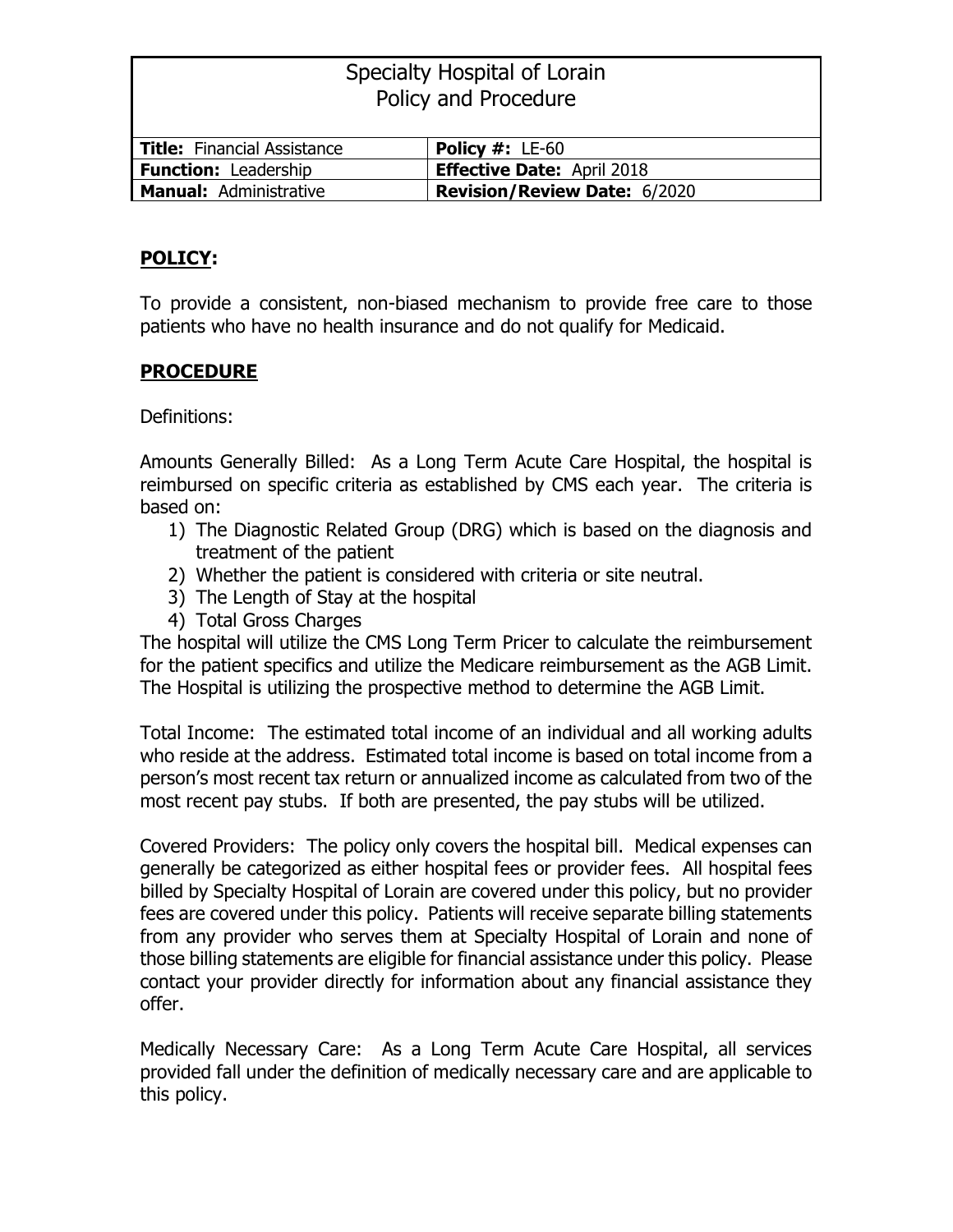| Specialty Hospital of Lorain<br>Policy and Procedure |                                     |  |  |  |
|------------------------------------------------------|-------------------------------------|--|--|--|
| Title: Financial Assistance                          | <b>Policy #: <math>LE-60</math></b> |  |  |  |

Policy:

The hospital's criteria for financial assistance will follow the Federal Poverty Guidelines (FPG) issued by the United States Government each year. See Attachment A for the current year Federal Poverty Guidelines.

The following structure will be utilized to determine the amount of free care to be provided. Household income and the number of people living in the household will be the two major criteria used to determine if a patient is eligible for free care. Family income should not equal or be above 200% of the Federal Poverty Guidelines (Attachement A). If a person's income status is up to 100% of poverty level, the patient's account is eligible for a 100% discount. If a person is between 101% - 150% of the poverty level, the patient's account is eligible for a 50% discount. If a person's income status is between 151% - 199% of the poverty level, the patient is eligible for a 25% discount. If the income level is at 200% or above, the patient is not eligible for financial assistance. An individual who qualifies for financial assistance will not be required to pay an amount greater than the Amounts Generally Billed Limit for the applicable episode(s) of care.

The financial assistance discount will be applied to the Self Pay portion of an individual's gross charges. This is the individual's remaining liability after applying all other financial assistance and third-party coverage.

Financial assistance applications may be submitted by a patient, a guarantor, or any person acting on the behalf of a patient or guarantor. A financial assistance application should be complete and signed with the following attachments: most recent tax return or two most recent pay stubs. Completed financial assistance applications should be submitted to:

| Mail:       | Specialty Hospital of Lorain, Administration Department, 254 Cleveland<br>Avenue, Amherst Ohio 44001                    |
|-------------|-------------------------------------------------------------------------------------------------------------------------|
| <b>Fax:</b> | Attn. Administration Department 440-988-6029                                                                            |
|             | <b>In Person:</b> Specialty Hospital of Lorain, Administration Department, 254 Cleveland<br>Avenue, Amherst, Ohio 44001 |

A person can contact the Business Office for information about financial assistance and/or for assistance in completing a financial assistance application.

Approval of the request will be granted or denied by the Chief Financail Officer within 30 days of receipt of a completed application. If a patient does not qualify, a letter will be sent with the basis for denial. The determination will also be documented in the hospital billing system.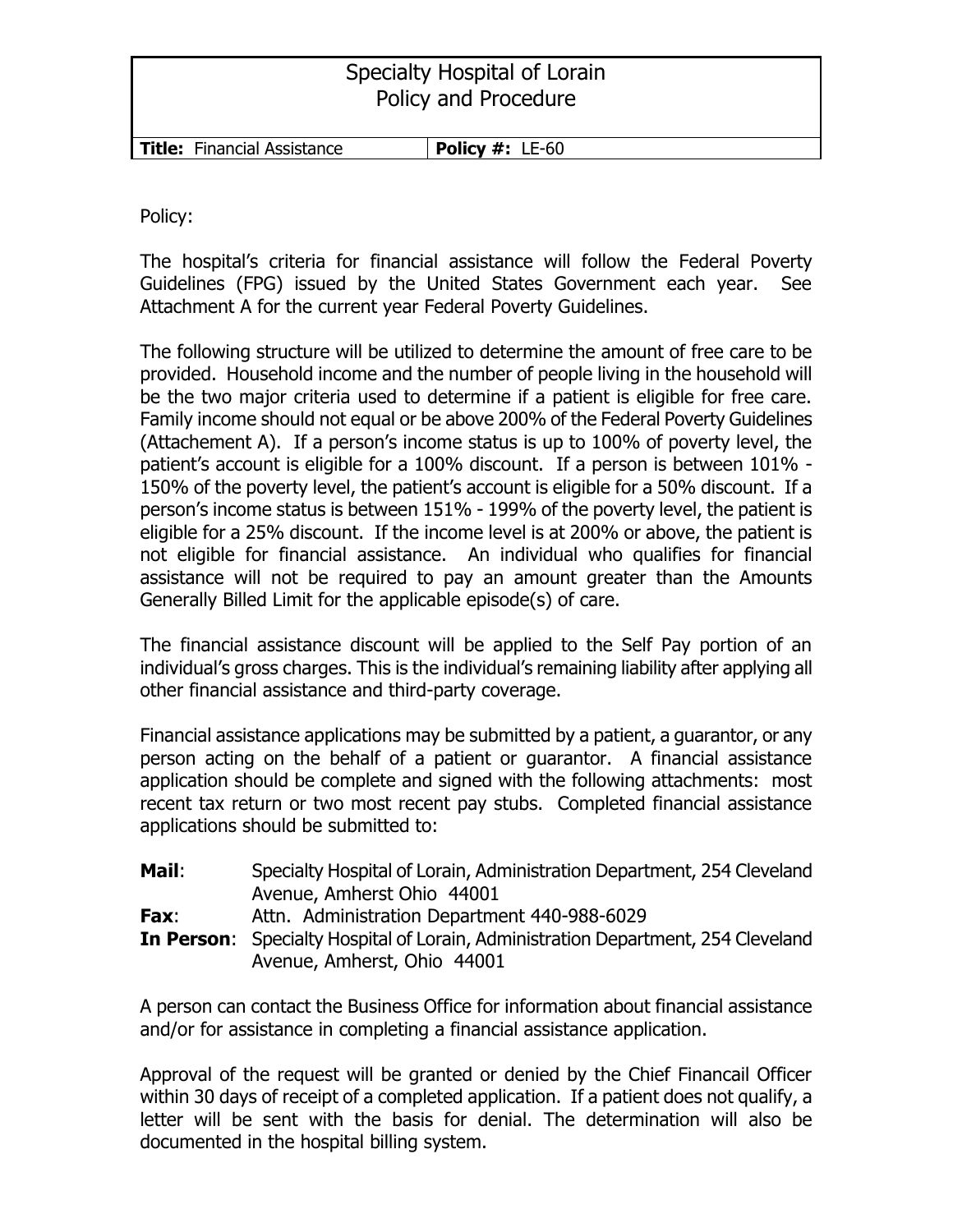# Specialty Hospital of Lorain Policy and Procedure

| <b>Title:</b> Financial Assistance | <b>Policy #: <math>LE-60</math></b> |
|------------------------------------|-------------------------------------|

If the amount of write off is less than 100%, an updated billing statement with the amount that the individual now owes will be sent by the billing company (The Revenue Group). The amount is determined as follows:

- 1) The Amount Generally Billed (ABG) Limit will be calculated for the patient using information from the patient's Medical Record and billing record to include DRG, criteria vs site neutral, length of stay and total gross charges.
- 2) The ABG Limit will be compared to the self pay portion of the bill.
- 3) The patient will receive the discount (25% or 50%) on the less of the ABG Limit or the self pay portion of the bill.

The patient may contact the billing company to make payment arrangements. The Billing/Write Offs Policy will be followed for failure to make payment. The Billing/Write Offs Policy explains the hospital's procedures for handling a self pay account and any extraordinary collection efforts that the hospital will follow in the event of nonpayment after 120 days of billings. The Billing/Write Offs Policy is available by calling the phone number of the billing company on the statements mailed to the patient.

Each hospital admission will require a new financial assistance application.

The Financial Assistance policy will be available as follows:

- 1) On the Specialty Hospital of Lorain website.
- 2) All patients admitted to the hospital receive an Admission Packet which includes the Financial Assistance Policy, the Plain Language Summary and the application.
- 3) All patient statements include the contact information for the billing company along with information to contact them for assistance and the Financial Assistance Application. The billing statement also includes the current income guidelines.
- 4) Financial assistance applications are provided from the Case Manager while the patient is inhouse and from The Revenue Group after discharge.
- 5) Upon inquiry (either written or in person), printed copies will be available of the Financial Assistance Policy, the Plain Language Summary, or the Financial Assistance application free of charge.
- 6) Annually, the hospital will provide a link to the hospital website and information regarding the availability of financial assistance on the Specialty Hospital of Lorain Facebook and Twitter accounts.